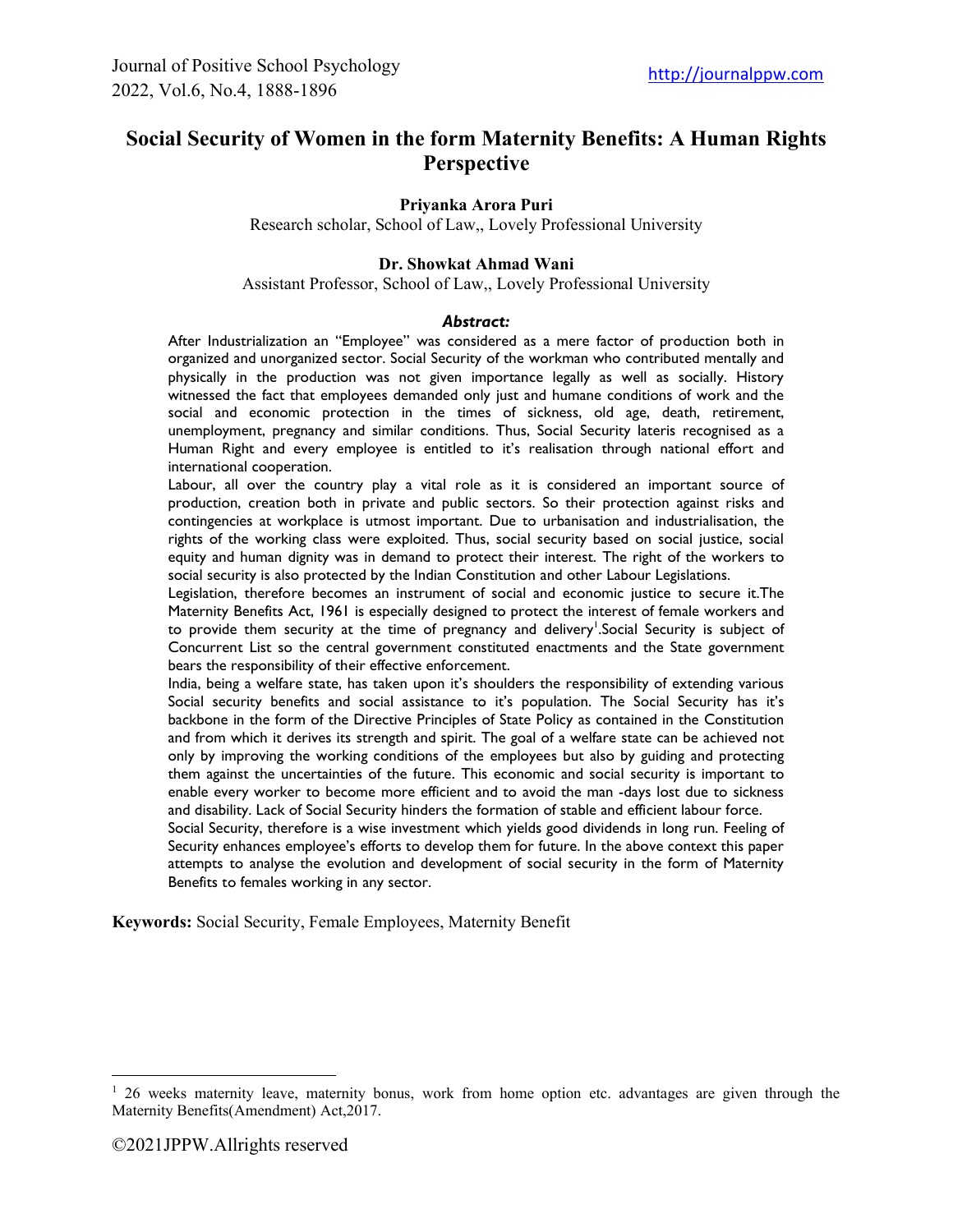### **Introduction**

A man or a woman, all have a basic right to life and of dignity in a civilised society. The idea of justice and of equality has always been the focus of all the concerned since ages. In the present day society, the concept of social security has attained a special reference in the recent years in the light of growing economic independence of women. Social security is a major institution in all industrialised societies aiming to protect the population from grave financial risks.

The idea of Social Security has developed over an undefined time period. In our India, the traces of social security provisions or programmes have been in existence from long ago. Guilds, Joint families, Panchayats, various religious or charitable institutions have always been found at the forefront and have continued to provide help to the people in need for various risks owing to misfortunes or calamities. Kautilya'sArthshastra and Manusmriti stood as evidence to the fact that even in those days the social fabric and the Codes were so evolved and formulated as to provide social security to everyone.

In the ancient times the joint family system was the one that dealt with the social security needs. It was the first line of defence which was able only to meet the limited misfortunes of the society. Whenever there is a major harm, an appeal was preferred to the neighbouring guilds whose reference could be found in Rigveda, Upanishads and in other ancient literatures. The main purpose and objective of the all together was to provide security of life, property against miseries and calamities<sup>2</sup>. But the organised social security measures are a development of recent times provide by our Constitution.

Rapid industrialisation resulted in seperation of family set up, urging the need of social security. With the development of the system wage labour in industries, many employers tend to remove a female pregnancy will interfere with the performance of her normal duties at work place. Therefore, a female worker had to go on unpaid leave in order to save her job. As a result,

maternity was treated as a step back and a state of disability in female working class from undertaking the responsibility of any job during the period of few weeks immediately before and after delivering a baby. In this way the idea of social security continued developing and enlarging as there is no commonly accepted definition of the term social security<sup>3</sup>.

#### **Definition by Fried Lander**

According to Friedlander Social Security is a security which is to be provided to the society in individual in order to deal with various events and occurrence in life<sup>4</sup>.

#### **Definition by Giri (V.V)**

V.V Giri defines Social Security as "Social Security, as currently understood, is one of the dynamic concepts of the modern age which is influencing social as well as economic policy. It is the security that state furnishes against the risks which an individual of small means, cannot, today stand up to himself or even on private combination with his fellow countrymen<sup>5</sup>.

Sinfield describes Social Security situational i.e., as a state of complete protection against the loss of resources.6

#### **Essential Features of Social Security**

Social Security envisages that each member of the society shall be protected against social risks being sickness, old age, maternity, invalidity, death which cause undue hardship to meet the adequate need through available resource. This can be achieved only through collective action in order to help such an individual. The following are the attributes that should be incorporated in

<sup>2</sup> Pramita Gurung, *Evolution and Development of the Concept of Social Security in Organized Sector in India*[,available at IJSDR1905035.pdf \(last visited](http://www.yourarticlelibrary.com(visited/) on November 22, 2021).

<sup>&</sup>lt;sup>3</sup> Government of India, "Report of the Working Social Security for the Eleventh Five Year Plan" 17(Planning Commission 2007-2012).

<sup>4</sup> Friendlander defines Social Security as "a programme of protection provided by society against the contingencies of modern life –sickness, unemployment, old age, sickness, dependency, industrial accidents and invalidism against which the individual cannot be accepted to protect himself and his family by his own ability or foresight.

<sup>5</sup> V.V Giri*, Labour Problems in Indian Industry* 269 (Asia Publishing House, Bombay,1972).

<sup>6</sup> Danny Pieters, *Social Security: An Introduction to the Basic Principles* 2 (Kluwer Law International, 2006).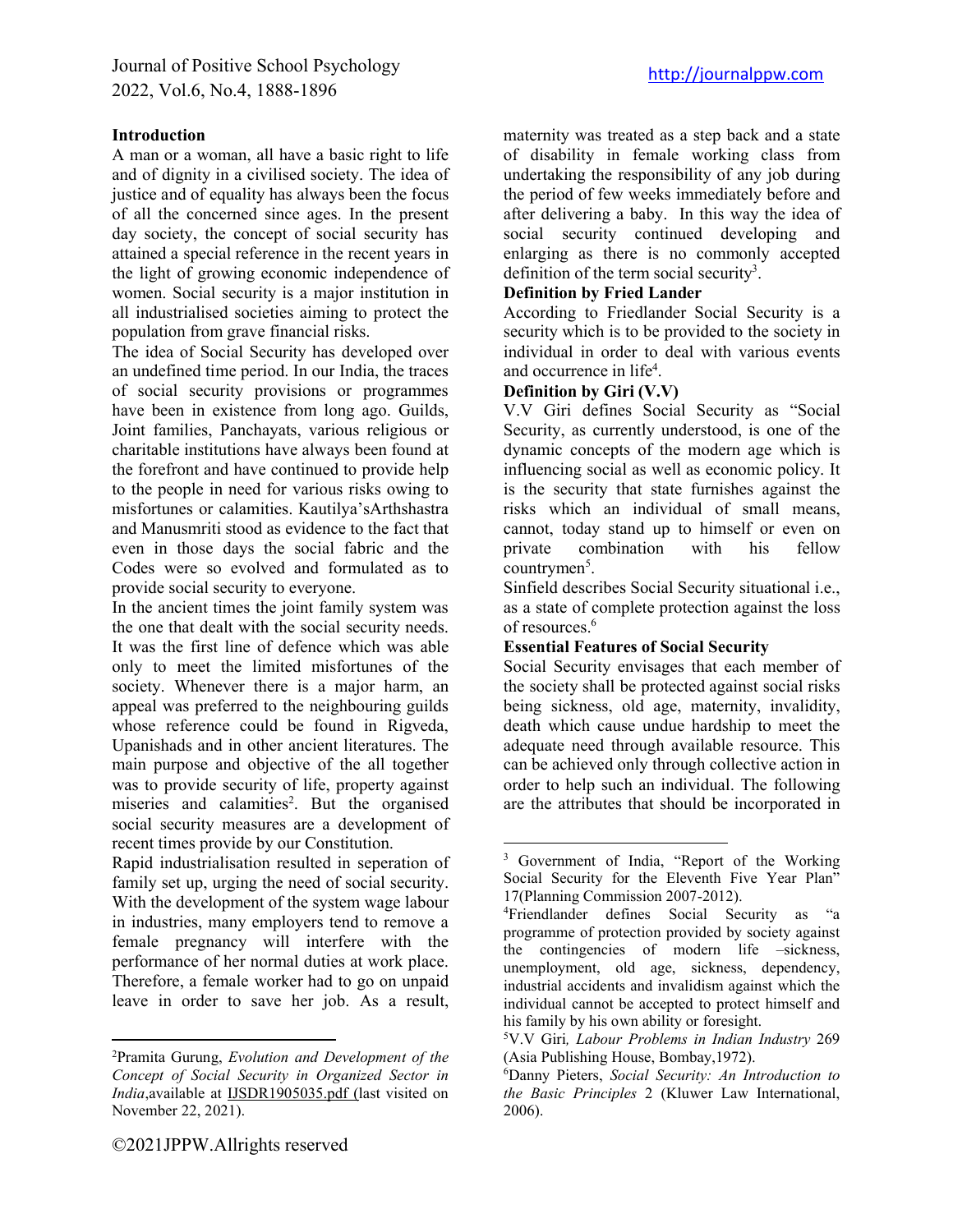various schemes that may be introduced time and again by the government.

Firstly, and the foremost, any such schemes should incorporate provision on monetary

benefits to an individual in case he suffers any loss owing to happening of any event.

These schemes should be endorsed by way of an enactment.

It should also clearly mention the obligations of the State and any enforcement agency towards implementation of said schemes.

It should be managed both by the public as well as private organisation.

The benefit of the scheme should be available as and when required by a person in need<sup>7</sup>.

#### **Women's Right to Social Security: A Vital Issue**

Today, women have stepped out of houses to earn and are dominantly part of any work organisation. The increasing number and participation of women in the labour market has not seen a reduction in their caring responsibilities. In fact, increased life expectancy has meant that women are now caring for both children and elderly relatives while also needing to earn an income – a 'triple burden'.8 The need is to share/ reduce the burden.

To get rid of this problem and to protect the economic rights of a woman, maternity benefits to her is must. Women are in dire need of these benefits as child delivery is a painful process and this would in return affect her efficiency and decrease her productivity at work as an employer. So, whatever be the nature of work, women must be provided with all the benefits they are entitled to for rearing a baby.

**Social Security and the Indian Constitution**

the Indian Constitution<sup>9</sup> do not merely means to protect one's body but is much wider in scope. The right to life guaranteed by constitutional provisions are not limited to only survival or animal existence. It means to the right to lead the life in a meaningful, complete and dignified manner. Therefore, it is the duty of the State to guarantee a working woman all the facilities and assistance required by her while protecting her job as well as her own and her child's health. The word Social Security is not explicitly

Right to life and Personal Liberty as provided by

mentioned in the Indian Constitution but the framers of the law of the land leaves no doubt that they are concerned about the right of citizens to enjoy social security by the provision of Fundamental Rights and Directive Principles of State Policy<sup>10</sup>. Thus the concept of Social Security is implicit in the Constitution.

Under Article 41, the Constitution provides that the State shall within the limits of its economic capacity and development, make effective provisions for securing the right to work, to education, to maternity relief and to public assistance in case of unemployment, old age, sickness, disablement and in other cases of underserved want. It also provides under Article 42 that the State shall make provisions for securing just and humane conditions of work and for maternity relief. Apart from these two provisions, the Articles **3811, 3912, 4313, 4714** of

<sup>7</sup> Amoriand Doshi, *Labour Problems and Social Welfare in India,*333 (Kitab Mahal Pvt. Ltd., Allahabad, 1966)

<sup>8</sup> ShahraRazvi and Shireen Hassim(eds), *Gender and Social Policy in a Global Context: Uncovering the Gendered Structure of 'the Social'* 7 (Palgrave Macmillan, 2006).

<sup>&</sup>lt;sup>9</sup>The Constitution of India, art. 21.

<sup>10</sup> To implement the ideals in the Directive Principles of State Policy both the Central and State Government are empowered to enact legislation in relation to 'labour' as embodied in the Concurrent List of the Indian Constitution.

<sup>&</sup>lt;sup>11</sup>According to this Article, "the state should to promote the welfare of the people by securing and protecting as effectively as it may be social order in which justice- social, economic and political shall inform all the institutions of the national life". M.P Jain, *Indian Constitutional Law*, (Wadhwa and CO., Nagpur, 2003)

<sup>12</sup>According to Constitution of India, Article 39 "the State should in particular direct it's policy towards securing, interalia, that the health and strength of workers, men and women and the tender age of children are not abused and that the citizens are not forced by economic necessity to enter avocations that are unsuited to their age or strength". M.P Jain*,*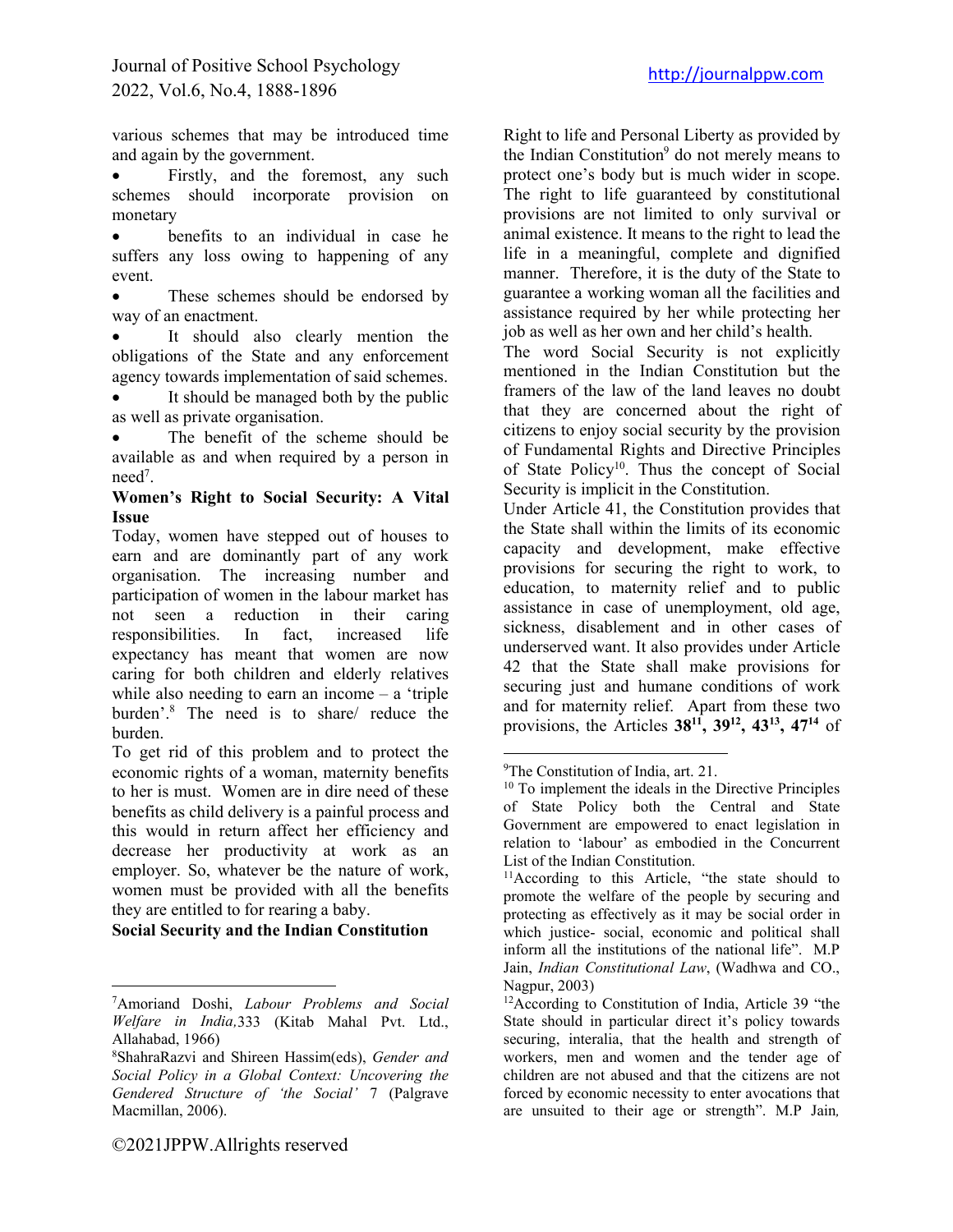the Directive Principles of State Policy of the Indian Constitution in Part IV refers to the State's obligation to make laws and assure Social Security and socio-economic justice to the citizens.

The obligations that are casted on the State by the Constitution in the above mentioned provisions, secures the Social Security to the old age persons, women, child and the industrial worker.

### **Evolution and Development of Maternity Laws in India**

India is a nation where it has always been a belief that a woman has always been considered as the home – maker, family – maker and the spine of a family hierarchy. They have always been treated with much respect both within the family as well as society. However, this situation drastically changed during the  $16<sup>th</sup>$  and 17<sup>th</sup> century when women had begun to be considered as nothing more than a servant or slave. Education and employment for women were a distant and forbidden dream for them and they were at the mercy of their husband and patriarchal guardians.

But during the  $19<sup>th</sup>$  century, when mass revolution started against the British forces in India, the then leaders spread awareness about women empowerment Women learnt to put forth their opinions and raise their voices against the injustices of the society. But their employment was still a major concern. Women continue to

face dismissal and discrimination in getting work pertaining to their maternity<sup>15</sup>.

For a great length of time, women struggled for their true rights and what they truly deserved. Due to high social pressure and unsupportive families they often had to choose marriage over their careers.

Nevertheless, clocks rolled bringing a significant change in the industrial sector as women paved their way into the industrial workforce and established themselves as an irreplaceable part of the industries. Laws, regulations and schemes framed by the Central and State Governments helped women sustain their employment along with managing their family.

The Maternity Benefit Act was legally pioneered in India for the very first time in the Bombay Legislative council on 28th July 1928 wherein it had been championed and defended by Dr. B. R. Ambedkar himself. The Act was enacted by the Parliament in the 12th year of Republic of India on 12th December 1961 as Act no.53 of 1961 and got further amended in the year 2017.With the enactment of **Maternity Benefit Act, 1961**, many laws have been amended in the industrial legislations providing facilities and safeguards to women during their pregnancy, delivery of child, lactation and in case their child dies during pregnancy or during lactation. Maternity Benefit Act was created as an umbrella legislation to safeguard women's rights against arbitrary rules of industries as a means of lay – offs.

#### **The Maternity Benefit (Amendment) Act, 2017: A National Effort**

The Act, is especially for the women workers to provide them security at the time f pregnancy and delivery**16.**The Act received the assent of President of India on March 27, 2017.

## **Key features:**

| <sup>15</sup> Shipra Dwivedi, Evolution of Maternity Benefit laws |        |           |    |
|-------------------------------------------------------------------|--------|-----------|----|
| in                                                                | India. | available | at |
| https://www.lawcolumn.in/evolution-of-maternity-                  |        |           |    |

[benefit-laws-in-india/](https://www.lawcolumn.in/evolution-of-maternity-benefit-laws-in-india/) (last visited on February 9, 2022).

<sup>16</sup>The Maternity Benefit Act and the Gratuity Act are handled at departmental level and factory inspectors check the proper implementation of these Acts.

*Indian Constitutional Law*, (Wadhwa and CO., Nagpur, 2003)

<sup>&</sup>lt;sup>13</sup>This Article provides that "the State should endeavour to secure to all workers work, a living wage, conditions of work ensuring a decent standard of life and full enjoyment of leisure and social and cultural opportunities." M.P Jain, *Indian Constitutional Law*, (Wadhwa and CO., Nagpur, 2003)

<sup>14</sup>According to Constitution of India, Article 47:the State should regard the raising of level of nutrition and the standard of living of it's people and the improvement of public health as among its primary duties. M.P Jain, *Indian Constitutional Law*, (Wadhwa and CO., Nagpur, 2003)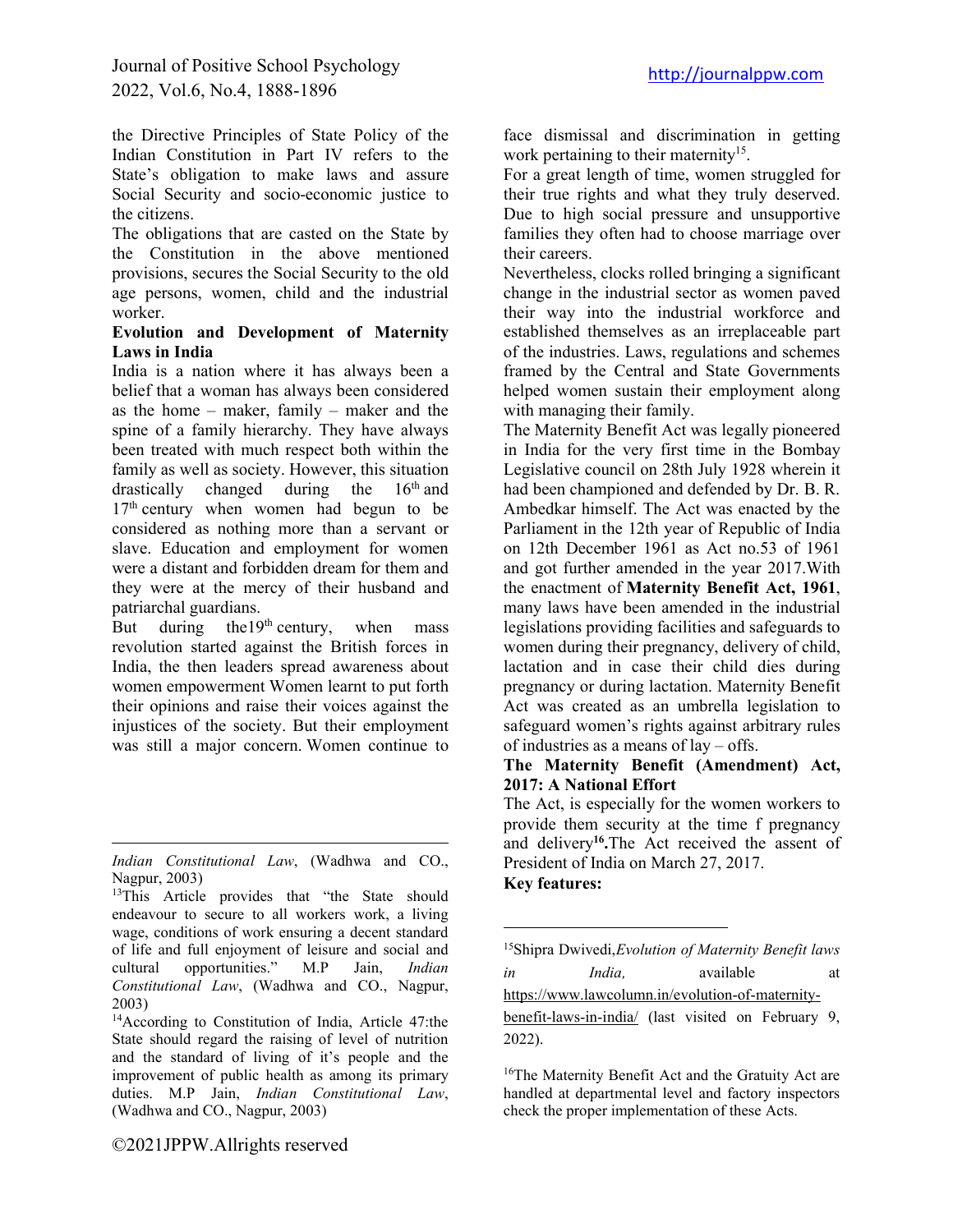$\triangleright$  Paid maternity leave stands increased to 26 weeks as against 12 weeks under the earlier Act.

 $\triangleright$  Maternity Benefit of 12 weeks is available to a woman who adopts a child of the age of less than 3 months, or a commissioning mother i.e., the one who uses her egg to create an embryo implanted in any other woman. This benefit is available from the date the child is handed over to the adopting mother or the commissioning mother.

 $\triangleright$  The Amended Act mandatorily provides for a crèche facility in every establishment with 50 or more employees and a woman is allowed to visit it 4 times a day which will include the time interval of rest provided to her.

 $\triangleright$  The Act provides that at the time of initial appointment of a woman, every establishment is required to inform her of every benefit available to her.

 $\triangleright$  The woman shall be informed at priority about the work from home facility as provided by the amended Act.

### **Maternity Benefits: The Journey of Indian Judiciary**

The evolution and development of maternity benefits in India is also the result of the various judicial interpretations and sanctions<sup>17</sup>. Since the origin of the Maternity Benefit Act, 1961, courts in India have been attempting very hard to expand the scope of this women welfare legislation by passing judgements that capitulated positive impact over the women and their work organisations. Even the courts of India have by their important judgements clearly specified the need of maternity care for working women whether regular or adhoc in any organisation. A study of few cases has limelighted the frustration level of working women in India due to the court's inability to increase the period of maternity leave as it was limited by the law.

[policies/#:~:text=The%20Maternity%20Benefit%20](https://lawtimesjournal.in/evolution-and-development-of-maternity-policies/#:~:text=The%20Maternity%20Benefit%20Act%20was,B.%20R.&text=The%20Act%20was%20enacted%20by,December%201961%20as%20Act%20no. (last visited) [Act%20was,B.%20R.&text=The%20Act%20was%2](https://lawtimesjournal.in/evolution-and-development-of-maternity-policies/#:~:text=The%20Maternity%20Benefit%20Act%20was,B.%20R.&text=The%20Act%20was%20enacted%20by,December%201961%20as%20Act%20no. (last visited) [0enacted%20by,December%201961%20as%20Act%](https://lawtimesjournal.in/evolution-and-development-of-maternity-policies/#:~:text=The%20Maternity%20Benefit%20Act%20was,B.%20R.&text=The%20Act%20was%20enacted%20by,December%201961%20as%20Act%20no. (last visited) [20no. \(last visited o](https://lawtimesjournal.in/evolution-and-development-of-maternity-policies/#:~:text=The%20Maternity%20Benefit%20Act%20was,B.%20R.&text=The%20Act%20was%20enacted%20by,December%201961%20as%20Act%20no. (last visited)n February 9, 2022).

©2021JPPW.Allrights reserved

*Shah vs. Presiding Officer, Labour Court, Coimbatore and others<sup>18</sup>*The Hon'ble court has held that the performance of the biological role of childbearing inescapably necessitates the disengagement of a woman from the workforce for some period. During this period, she is not only unable to work for her living but needs an extra income for her medical expenses. The assistance provided by the Act read in the light of Article 42 of the Constitution endeavors at allowing the woman worker to make up for her dissipated energy, nurse her child, conserve her efficiency as a worker and perpetuate the level of her previous productivity and output.

*Air India* v.*NargeshMirza19*In this case, the Supreme Court had avowed that pregnancy is not any disability but it is a "*natural consequence of marriage*" and any intolerance or distinction made on the ground of pregnancy is exceedingly vexatious, manifestly arbitrary and unconstitutional as being violative of Article 14 and is therefore liable to be repudiated straight away.

*Rattan Lal and Ors.*v*. State of Haryana and Ors.20*In the above-mentioned case, the Supreme Court had vehemently deplored the state policy of denying salary and other allowances to the ad hoc teachers for the period of the summer vacations and ordered the payment of maternity benefits along with the above-mentioned privileges to them.

*Anuradha Arya* v*. The Principal Government Girls Senior Secondary School*<sup>21</sup>, In this case, the petitioner was a guest lecturer at a school and was denied maternity leave as it was available only to the regular employees. She was orally terminated after she requested for the maternity leave. The Central Administrative Tribunal examined her case and directed the school to reinstate her and pay her the back wages and consequential benefits.

In *Municipal Corporation Delhi* v. *Female Workers and Another*<sup>22</sup>, the Hon'ble Supreme Court explicitly mandated for the entitlement of

- <sup>19</sup> (1981)4 SCC 335
- 2019885 (3) SLR 548

<sup>17</sup>Mallika Kapoor, *Evolution and Development of Maternity Policies*, available at [https://lawtimesjournal.in/evolution-and](https://lawtimesjournal.in/evolution-and-development-of-maternity-policies/#:~:text=The%20Maternity%20Benefit%20Act%20was,B.%20R.&text=The%20Act%20was%20enacted%20by,December%201961%20as%20Act%20no. (last visited)[development-of-maternity-](https://lawtimesjournal.in/evolution-and-development-of-maternity-policies/#:~:text=The%20Maternity%20Benefit%20Act%20was,B.%20R.&text=The%20Act%20was%20enacted%20by,December%201961%20as%20Act%20no. (last visited)

<sup>18(1977)4</sup> SCC 384

 $21$  (1987) 2 SCC 165

<sup>22</sup> (2000)3 SCC 224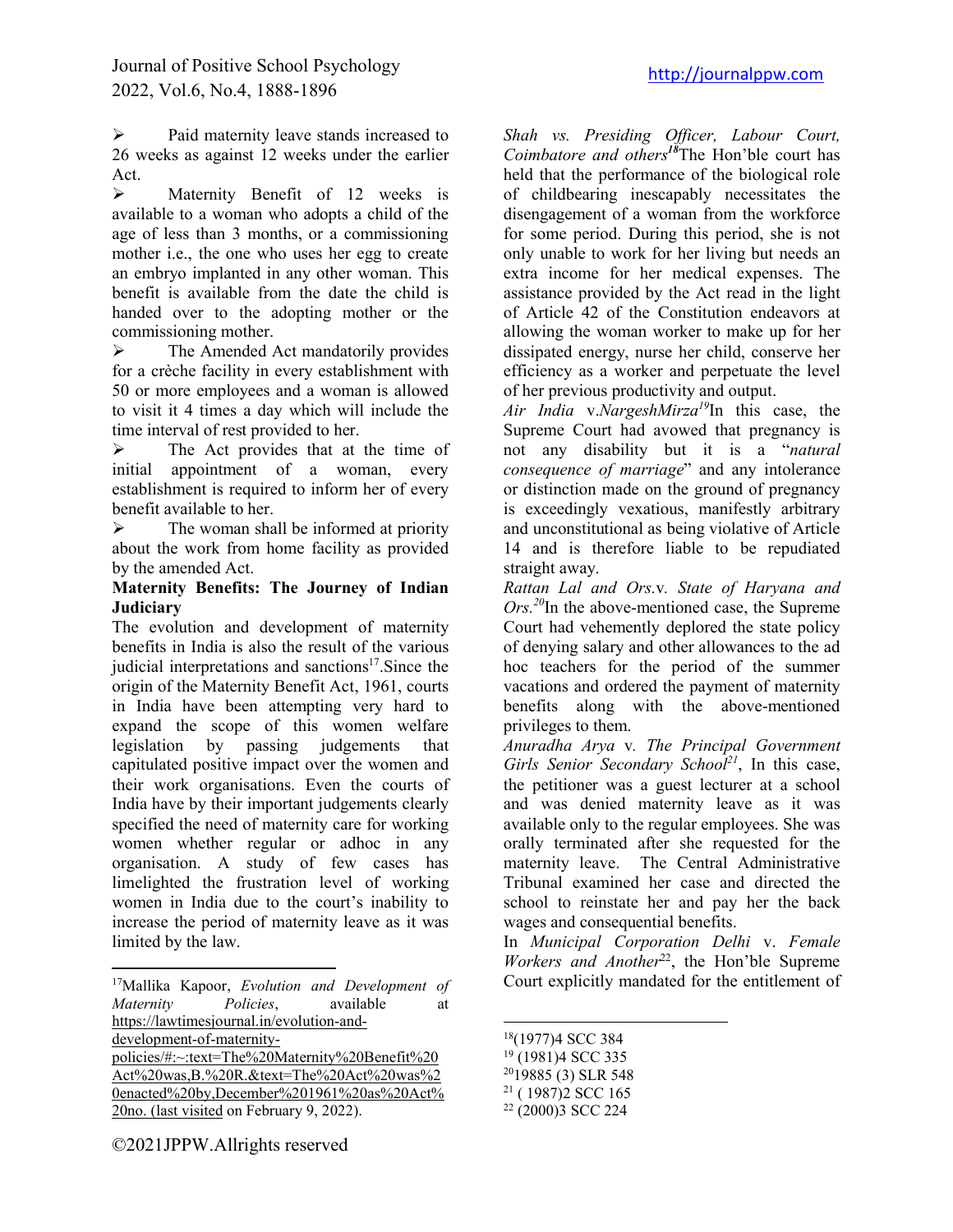# Journal of Positive School Psychology 2022, Vol.6, No.4, 1888-1896

maternity leave to be made available to all the women employees whether working on permanent, contractual or casual basis in any organisation. Whatever be the nature of their duties, their avocation and the place where they work; they must be provided with all the facilities to which they are entitled.

A woman employee, at the time of advanced pregnancy, cannot be impelled to undertake hard labor as it would be pernicious to her health and also to the health of her child. The employer has to be sympathetic and cooperative towards her and must acknowledge the physical intricacies which a working woman would face in performing her duties at the workplace while carrying a baby in the womb or while rearing up the child after birth.

*Municipal Corporation of Delhi* v. *Female Workers (Muster Rolls) & Anr<sup>23</sup>*., In this case the Supremet **Gother town his facentivity this vation of the Municipal Corporation of Delhi was provided with waternight the material Corporation of Delhi was provided with** wage workers are eligible to be granted the maternity leave and the Hon'ble court extended the benefit to them.

*Tanuja Tolia* v. *State of Uttarakhand*24, is an important full bench judgement wherein, the petitioner was a female Ayurvedic doctor employed in the  $SMHS<sup>25</sup>$  under contractual basis of 1 year which had been consistently renewed. After the expiry of her maternity leave, she applied for  $\mathrm{CCL}^{26}$  and the same was denied to her on the ground of her being a contractual employee. The court whilst deciding the matter examined the history of maternity and child care leave and observed that the rights of a woman and a child are closely interconnected and dependant. The Hon'ble court held that a female employee whose entire job is for one year and if she has two children of less than 18 years of age, he/she will be entitled to CCL amounting to a

paid leave of 31 days.<br>*Dr. Ariben R. Dr. Ariben R. Thakkar* v*. Delhi Pharmaceuticals, Science & Research University &Anr27.* In this case, the petitioner was a contractual employee and despite the end of her contractual employment she sought the

<sup>25</sup>State Medical and Health Services <sup>26</sup>Child Care Leave

benefit of paid 26 weeks under the Amendment Act of 2017.The Delhi High Court held that once the tenure of service is completed, the benefits attached to it also ends. So, the petition was dismissed.

In *Mangalore Ganesh Beedi Workers* v*. Union of India[28*, the Supreme Court held that women working from home or home – workers could not be excluded on availing benefits of Maternity Benefit Act, 1961 as they require restrain from work before and after some period of delivery.

Since the judicial activism in empowering women, especially working women, has played a vital role, the legislation has too stepped up and revised the laws governing women working in

comfort amidst the high pressure and even higher demanding jobs.

The Government of India has launched various schemes for women to help them efficiently manage their home as well as work, such as:-

- ÿ Pradhan Mantri Matru Vandana Yojana Scheme-It enables the beneficiaries to receive the scheme benefitted through Direct Benefit Transfer (DBT) in furtherance of the objectives of encouraging improved health seeking behaviour among pregnant and lactating mothers.
- ÿ Working Women Hostel- To promote availability of safe and conveniently located accomodations for working women with day care facilities for their children.
- ÿ Rajiv Gandhi National Crèche Scheme- To provide nursery where babies and young children are cared for during working days.
- ÿ NandGhar Yojana-To provide supplementary nutrition to children in the age group of  $0 - 6$ years and to pregnant or lactating mothers with the main objective to fight the problem of malnutrition.

ÿ Maternity Benefit Programme-To promote appropriate practice, care and institutional service utilization during pregnancy, delivery and lactation.[7]

Such programmes have helped women to work even if they are away from their homes or

<sup>23</sup> 2000(2) SCR 171

<sup>242020</sup> SCC Online Utt 337.

<sup>27</sup> 201 LLR 1293 (Del.HC)

<sup>28</sup> 1974 (4) SCC 43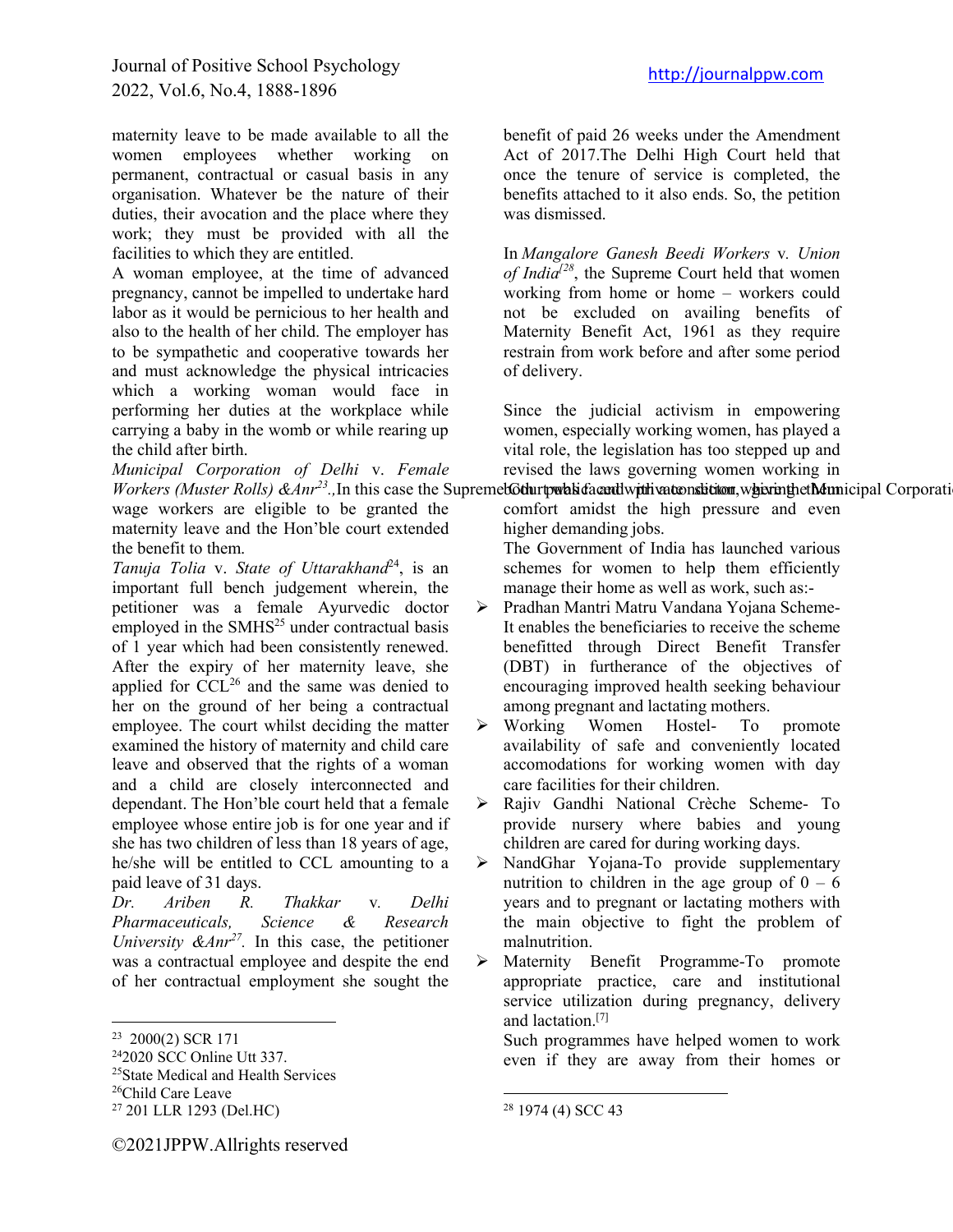hometowns.However, there still remains an acute problem of providing benefits to working women as they do notget to avail these benefits because of socio – economic conditions. After the **2017 Amendment<sup>29</sup>**,certainprovisions regarding the number of days of leave before and after the delivery and women on maternity leave were amended and therefore, it increased the scope of opportunities alongwith security for women in their professional spheres.

#### **International Instruments safeguarding Social Security as a Human Right**

*"There does not have to be trade-off between growth and social protection. A democracy does not mean much if it doesn't respond to the needs and will of its people."*

Michelle Bachelet, UN High Commissioner for Human Rights

The right to social security is recognized in numerous human rights instruments, including the Universal Declaration of Human Rights and the International Covenant on Economic, Social and Cultural Rights and is crucial for guaranteeing a life in dignity. It aims to provide income security and support at every stage of life for everyone, with particular attention to the most marginalized.30

**Universal Declaration of Human Rights, 1948**: -The framers of the Declaration recognized in 1948 that gender equality was essential. Article 2 of the UDHR expressly held that "everyone is entitled to all the rights and freedoms set forth in this Declaration, without distinction of any kind, such as  $[\dots]$  sex."<sup>31</sup>

The United Nations Universal Declaration of Human Rights of 1948 asserts that social

security is an inalienable human right. **Article 22** of the Declaration is unequivocal as regards the inalienable human right to social security.

**International Covenent on Economic Social and Cultural Rights: -**The right to social security is most explicitly articulated in Article 9 of the **International Covenent on Economic Social and Cultural Rights** that recognizes the right of everyone to "social security, including social insurance." These rights are particularly complex, and are subject to a series of legal provisions that ensure their implementation. States have an underlying obligation to respect, protect and fulfil economic, social and cultural rights:  $-32$ 

• The obligation to *respect* means that States must refrain from interfering with or curtailing the enjoyment of the human right to social security.

The obligation to *protect* requires States to protect individuals and groups against human rights abuses.

The obligation to *fulfil* means that States must take positive action to facilitate the enjoyment of social security.

# **International Labour Organisation: -**

However, in the truest of its sense, the exigency to facilitate maternity benefits to the women was raised at the international level by the endeavors of the **International Labour Organization**  *,* which proposes to ensure that women's reproductive roles do not come in the way of their economic and employment security and that women's work does not jeopardize the health of the women and her children.

The first Convention on Maternity protection, **Convention concerning the Employment of Women before and after Childbirth, 1919 (Convention No. 3)** was espoused during the first International Labour Conference (ILC) in 1919. It proffers that no woman shall be allowed to work in any

©2021JPPW.Allrights reserved

<sup>&</sup>lt;sup>29</sup>The Maternity Benefit (Amendment) Act, 2017, Sec.5.

<sup>&</sup>lt;sup>30</sup>United Nations Human Rights Office of The High Commissioner, available at [https://www.ohchr.org/en/issues/rightsocialsecurity/p](https://www.ohchr.org/en/issues/rightsocialsecurity/pages/socialsecurity.aspx) [ages/socialsecurity.aspx](https://www.ohchr.org/en/issues/rightsocialsecurity/pages/socialsecurity.aspx) (last visited on September 15,2021)

<sup>31</sup>Gordon Brown, *The Universal Declaration of Human Rights in the 21st Century: A Living Document in the Changing World*, 40 (Open Book Publishers) available at a starting and a starting and a starting and a starting and a starting and a starting and a starting and a starting and a starting and a starting and a starting and a starting and a starting and a <https://www.jstor.org/stable/j.ctt1bpmb7v.10> (last visited on September 4th,2021)

<sup>32</sup>*Social Protection: Human Rights, available at*  [https://socialprotection-humanrights.org/social](https://socialprotection-humanrights.org/social-security-as-an-economic-social-and-cultural-right/)[security-as-an-economic-social-and-cultural-right/](https://socialprotection-humanrights.org/social-security-as-an-economic-social-and-cultural-right/) (last visited on August 22,2021)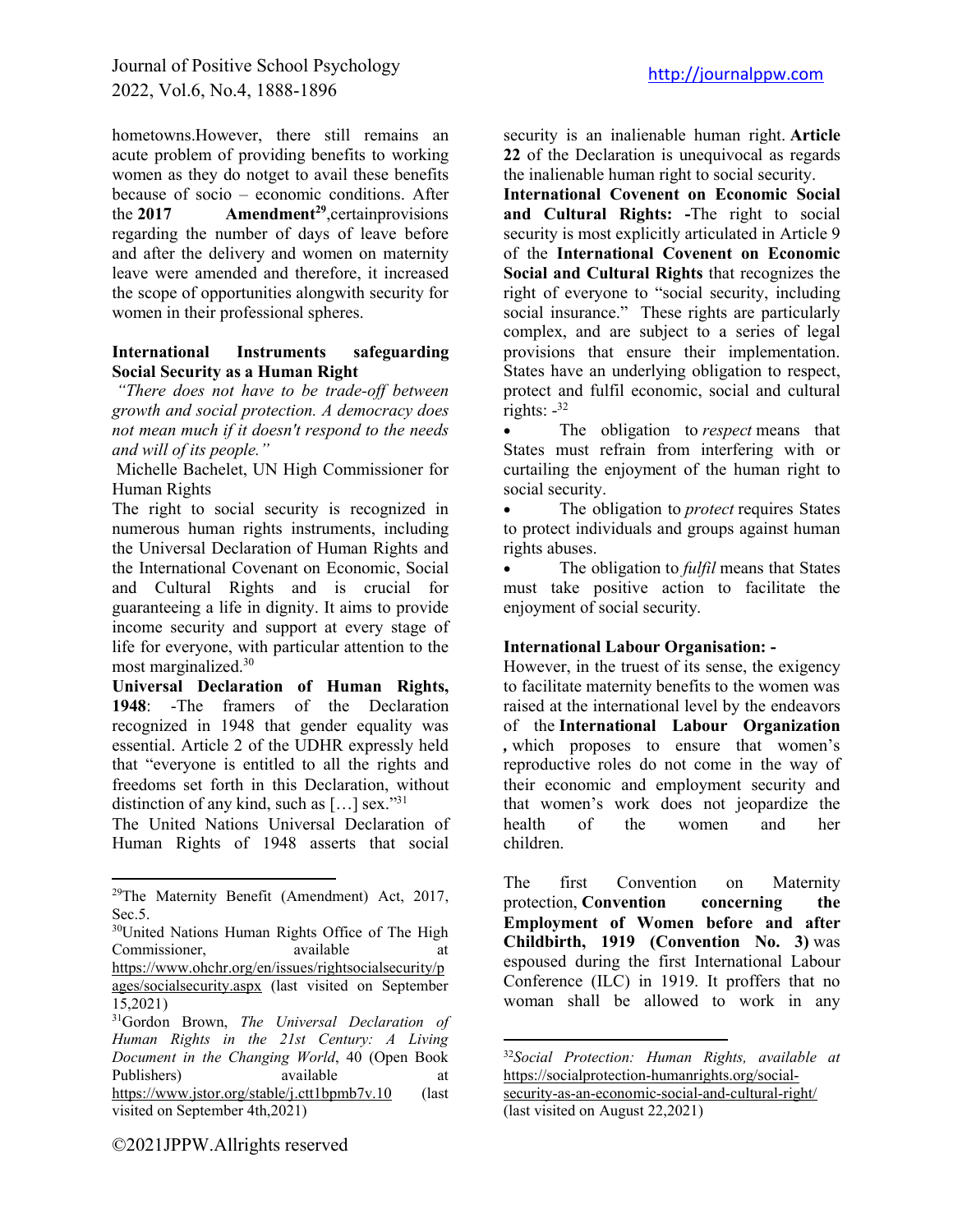industrial or commercial undertaking for a period of six weeks after in any confinement. She must be capacitated to leave the work for the duration of six weeks before her confinement, by producing a suitable medical certificate-seeking the same. During the period of her absence, the employee is liable to receive paid benefits sufficient for the full and healthy maintenance of herself and her child, and free attendance by a doctor or certified midwife. Guaranteed nursing facilities, reinstatement in employment after leave and income security has to be provided during this period by the competent authority in each country, and the cost of the scheme is to be defrayed out of public funds unless otherwise provided under a scheme of insurance.

The above Convention was followed by two other conventions $33$ : -

**Convention concerning Maternity Protection (Revised), 1952 (Convention No. 103)** which provides that every woman irrespective of age, nationality, and status in public or private, industrial or commercial undertaking was allowed to be absent for a period of six weeks prior to childbirth and required to be absent for a period of six weeks after the childbirth and for such absence she has to be allowed full benefits sufficient for the healthy and comprehensive maintenance of herself and her child. Additional benefits like two nursing breaks of half an hour per day and free attendance by doctors and midwives were also mentioned in this Convention.

The**Convention concerning the revision of the Maternity Protection Convention (Convention No.183) in 2000**, which progressively augmented the realm and entitlements of Maternity protection at work. It enunciates the different aspects of Maternity protection such as Scope; Health protection; Employment protection; Maternity leave; Cash and medical benefits; Leave in case of illness or complications and non-discrimination etc.

The Conventions and Recommendations which make up the ILO's standards framework on social security are unique as they set out minimum standards of protection to guide the

development of benefit schemes and national social security systems, based on good practices from all corners of the world. They are therefore based on the principle that there is no single model for social security, and that it is for each country to develop the required protection.To fulfill this purpose, they offer a range of flexibility clauses for the progressive achievement of the objective of the universal coverage of the entire population and of social risks by providing numerous and adequate benefit levels and adopted a new instrument in 2012, the [Social Protection Floors](http://www.ilo.org/dyn/normlex/en/f?p=NORMLEXPUB:12100:0::NO::P12100_ILO_CODE:R202)  Recommendation (No.  $202)^{34}$ .

# **Conclusion**

The concept of Social Security is not new in India. It existed in Indian in different forms but with the advent of industrialization and urbanisation it has undergone a sea change. It is no longer confine to the right of an individual and an individual issue but has become an issue to safeguard human value and interest, more particularly the female working class. The word social security is implicit in the Indian Constitution and the framers of have left no doubt they are concerned about the right of individual to enjoy social security by the laying the provisions of Fundamental Rights and the Directive Principles of State Policy.

Although Social Security is recognised as a human right and every person is entitled to its realisation through national effort and international cooperation.<sup>35</sup> But still there is a needto watch whether these social security objectives are accomplished through the provision of benefits, in cash or in kind, intended to ensure access to medical care and health services, as well as income security throughout the life cycle, particularly in the event of illness, unemployment, employment injury, maternity, family responsibilities, invalidity, loss of the

<sup>33</sup>Supra note 17.

<sup>34</sup>R202 - Social Protection Floors Recommendation, 2012 (No. 202), available at [https://www.ilo.org/dyn/normlex/en/f?p=NORMLEXPU](https://www.ilo.org/dyn/normlex/en/f?p=NORMLEXPUB:12100:0::NO::P12100_INSTRUMENT_ID:3065524) [B:12100:0::NO::P12100\\_INSTRUMENT\\_ID:3065524](https://www.ilo.org/dyn/normlex/en/f?p=NORMLEXPUB:12100:0::NO::P12100_INSTRUMENT_ID:3065524)

<sup>(</sup>last visited on February 8,2022).

<sup>&</sup>lt;sup>35</sup>The Universal Declaration of Human Rights, art.22.